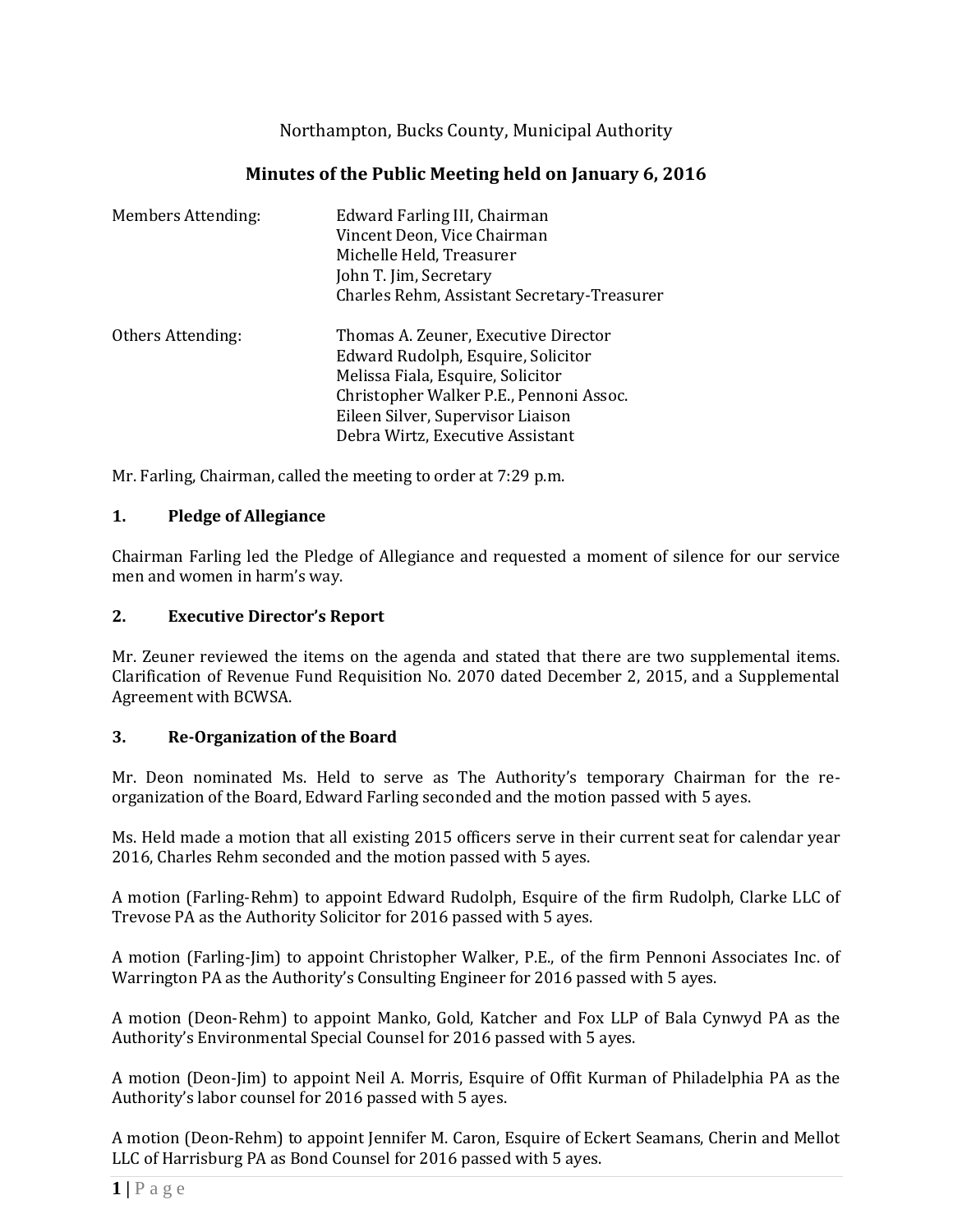A motion (Farling-Deon) to appoint the Board Members as Trustees for the administration employees' pension plan with Principal Financial Group for 2016 passed with 5 ayes.

A motion (Deon-Jim) to appoint the Board Members as Trustees for the AIG/VALIC deferred pension plan for 2016 passed with 5 ayes.

A motion (Deon-Rehm) to appoint The Brokers Network as the Authority's Healthcare Insurance Brokers of Record for 2016 passed with 5 ayes.

A motion (Deon-Farling) to appoint W. Bruce Beaton Co. Inc. as the Authority's Liability Insurance Brokers of Record for 2016 passed with 5 ayes.

A motion (Deon-Farling) to appoint Scott Shearer of Public Financial Management (PFM) of Harrisburg, PA as the Authority's Financial Consultant for 2016 passed with 5 ayes.

A motion (Deon-Rehm) to appoint Russell McIntosh of Herbert, Rowland and Grubic Inc. of Harrisburg, PA as Consultant for Special Projects for 2016 passed with 5 ayes.

A motion (Farling-Jim) to appoint Thomas A. Zeuner as the Authority's Executive Director for 2016 passed with 5 ayes.

A motion (Deon-Rehm) was made to extend the positions above to continue until replacement or reappointment, passed with 5 ayes.

# **4. Citizens' Concerns**

Mr. Taylor and Mr. DeRoot from Council Rock School District came to the Board with concerns regarding sanitary sewer capacities at Holland Middle School. Mr. Rudolph and Ms. Fiala advised that the Board is taking everything into consideration and that it will be on the agenda for the January 20th Board meeting. No action was taken at this meeting.

# **5. Approval of the Minutes of December 2, 2015**

A motion (Jim-Farling) made to approve the Minutes of December 2, 2015 passed with 5 ayes.

# **6. Check Requisitions / Accounts Payable**

A motion (Held-Jim) adopting a resolution to approve **Revenue Fund Requisition No. 2071** dated December 16, 2015 in the amount of \$134,254.16 passed with 5 ayes.

The major items paid under **Requisition No. 2071** are as follows: Delaware Valley Line-X - \$1,625.00; Ebert Engineering Inc. - \$5,50550; Flow Assessment - \$16,750.00; Gannett Fleming Co. - \$9,547.20; HD Supply Waterworks - \$1,698.37; JH Shanahan - \$3,270.00; Line Systems Inc. - \$1,069.10; LookFirst Tech. - \$10,045.00; Mail Finance - \$1,035.00; PECO - \$3,255.72; W. Bruce Beaton Co. - \$4,102.00; and a \$70,000.00 transfer for payroll.

A motion (Held-Jim) adopting a resolution to approve **Revenue Fund Requisition No. 2072** dated December 30, 2015 in the amount of \$383,876.91 passed with 5 ayes.

The major items paid under **Requisition No. 2072** are as follows: BCWSA - Water - \$146,330.72; Golden Equip. - \$1,612.44; Herbert, Rowland & Grubic, Inc. - \$6,144.23; Indian Valley Appraisal - \$20,450.00; JH Shanahan Inc. - \$8,598.00; PMAA - \$2,500.00; PECO - \$13,856.21; Pennoni Assoc. -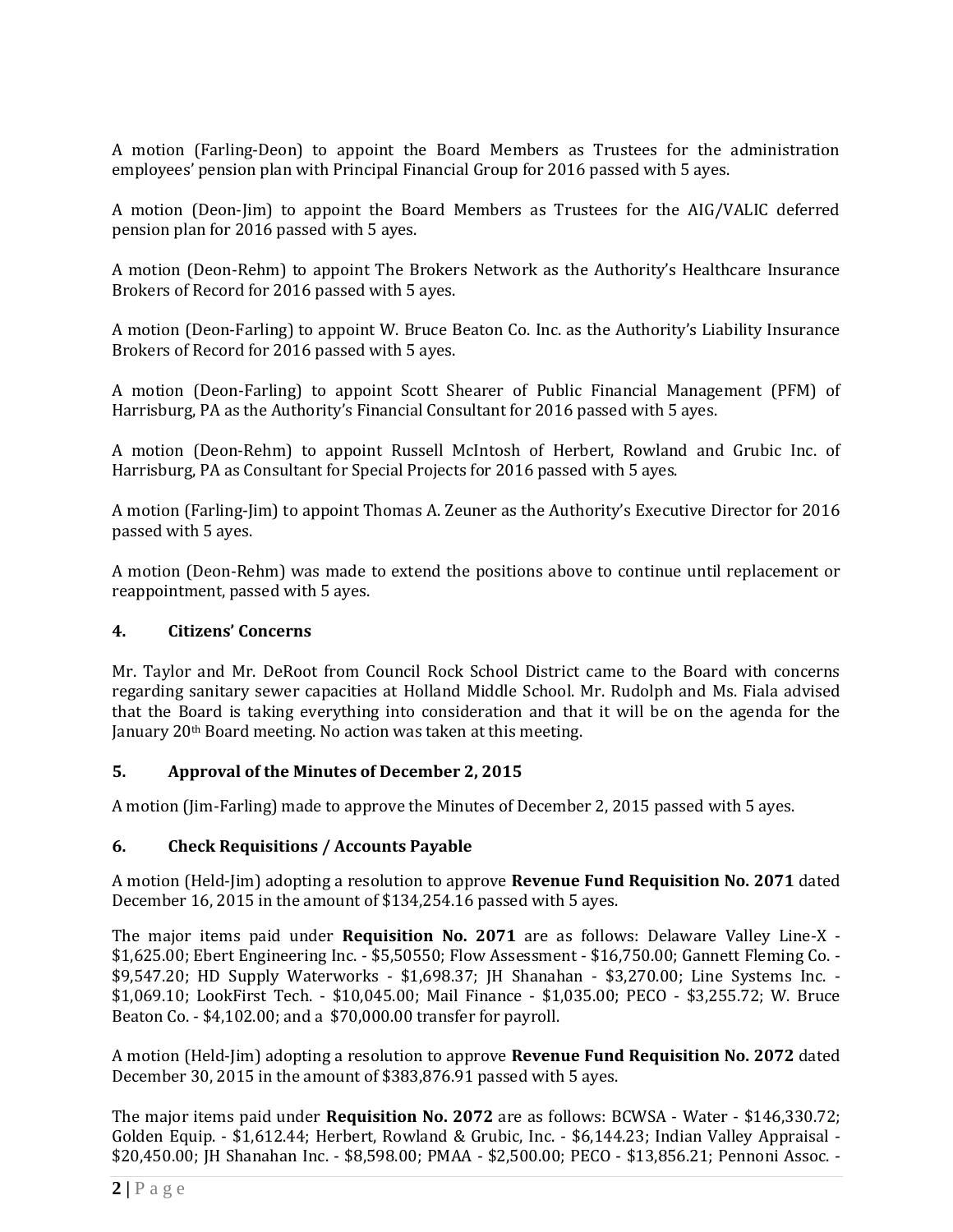\$62,019.24; Teamsters Health and Welfare Fund - \$17,838.72; Traffic Control Services - \$10,469.83; Warminster MUA - \$13,908.39; Wrightstown Auto - \$2,082.95 and a \$70,000.00 transfer for payroll.

A motion (Held-Rehm) adopting a resolution to approve **Revenue Fund Requisition No. 2073** dated January 6, 2016 in the amount of \$413,432.98 passed with 5 ayes.

The major items paid under **Requisition No. 2073** are as follows: BCWSA - Sewer - \$255,146.08; Ellen Distefano - \$3.000.00; HD Supply Waterworks - \$2,099.28; Office Basics - \$1,667.74; Rudolph Clarke LLC - \$36,518.47; a \$70,000.00 transfer for payroll and \$40,036.22 for BCWSA disputed.

A motion (Held-Rehm) made adopting a resolution to approve **BRI Fund Requisition No. 557** dated December 30, 2015 in the amount of \$143,243.98 passed with 5 ayes.

# **7. 2016 Meeting Schedule**

A motion (Jim-Farling) made to approve the Authority meeting schedule for 2016, identified as Exhibit "A", authorize the administration to advertise and post the schedule on the Authority website passed with 5 ayes.

#### **8. Amendment to Revenue Fund Requisition No. 2070**

A motion (Farling-Deon) made to facilitate Authority financial obligations, Revenue Fund Requisition No. 2070 dated 12/02/15 in the amount of \$1,174.508.08 with our Trustee M & T Bank, Revenue Fund Requisition No. 2070 was adjusted to \$553,589.43 and supplemented by BRI Fund Requisition No. 556 in the amount of \$620,918.65 for a total of \$1,174,508.08 passed with 5 ayes.

# **9. Resolution # 2016-1163 – Approval of Supplemental Agreement with Bucks County Water and Sewer Authority**

The following motion (Rehm-Farling) passed with 5 ayes.

*WHEREAS, Northampton, Bucks County, Municipal Authority ("Authority") in 1965 entered into an agreement ("1965 Agreement") with Bucks County Water and Sewer Authority ("Bucks Authority") regarding the construction, maintenance and operation of The Neshaminy Interceptor which agreement remains in full force and effect as of this date and for the foreseeable future; and*

*WHEREAS, the Bucks Authority, pursuant to a settlement agreement dated March 10, 2014, entered into with the Pennsylvania Department of Environmental Protection ("DEP") incorporating a Corrective Action Plan ("CAP") requiring the Bucks Authority, inter alia, to enter into a supplemental agreement to the 1965 Agreement ("Supplemental Agreement") with this Authority; and* 

*WHEREAS, the CAP set forth the provisions required in the terms of the Supplemental Agreement, being established average, maximum, daily and instantaneous peak flow limits (collectively, "Supplemental Agreement Terms"); and*

*WHEREAS, this Authority has caused its staff and professionals to prepare the Supplemental Agreement consistent with the requirements of the DEP, the CAP, the*